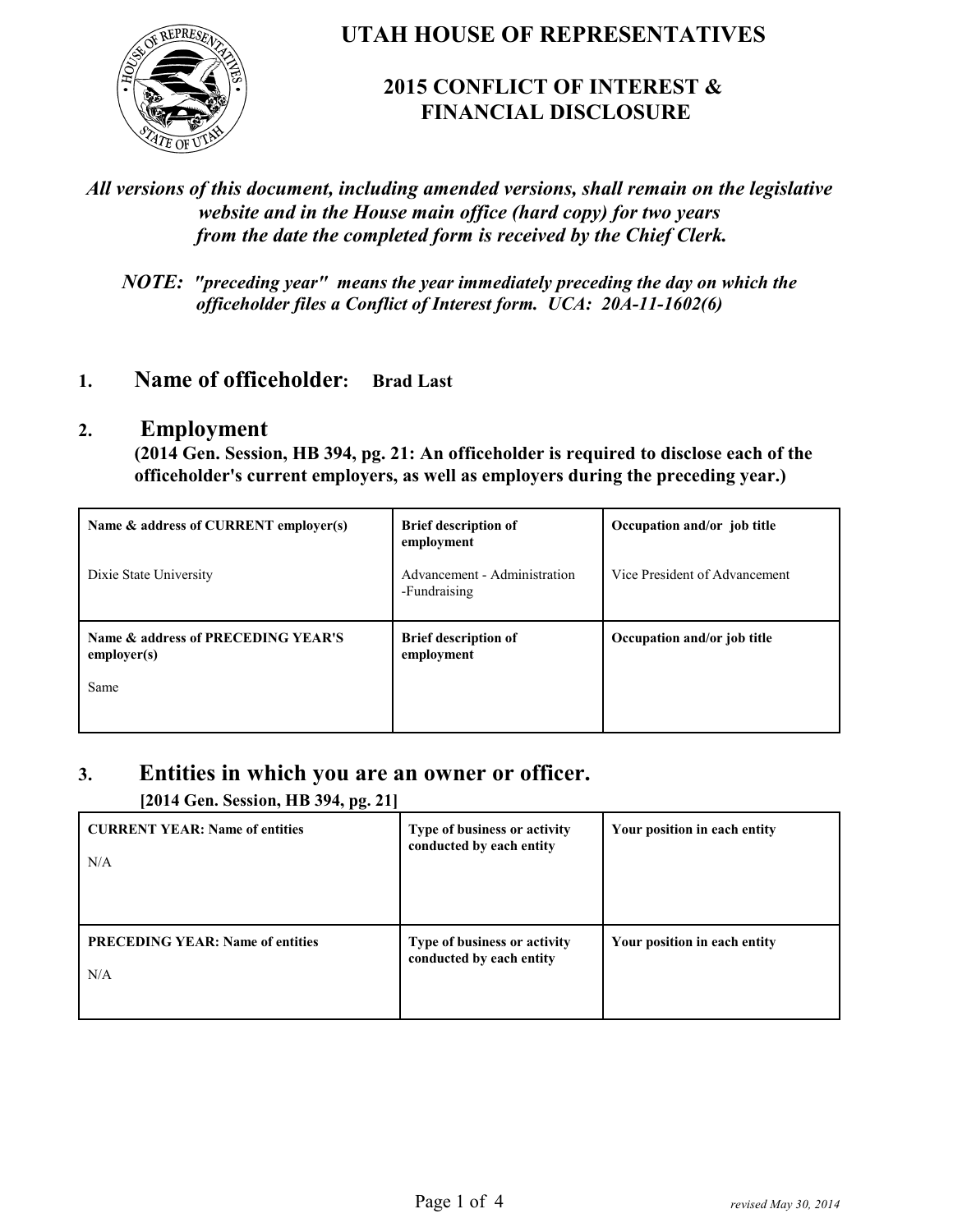## **4. Each individual or entity from whom the regulated officeholder has received \$5,000 or more** *in income* **currently and during the preceding year. [2014 Gen. Session, HB 394, pg. 21]**

**NOTE: UCA 20A-11-1604 (5) (b): "in making the disclosure . . ., a regulated officeholder who provides goods or services to multiple customers or clients as part of a business or a licensed profession is only required to provide the information described in Subsection (4)(e) in relation to the entity or practice through which the regulated officeholder provides the goods or services and is not required to provide the information described in Subsection (4)(e) in relation to the regulated officeholder's customers or clients."**

| Name of individual or entity  | Type of business or activity conducted by the entity |
|-------------------------------|------------------------------------------------------|
| Dixie State University        | Higher Education                                     |
| Utah House of Represnetatives | Legislative Body                                     |

## 5. **Each entity in which you currently hold any stocks or bonds having a fair market value of \$5,000 or more, including info for the preceding year.**

 **(excludes funds that are managed by a third party, including blind trusts, managed investment accounts, and mutual funds). [2014 Gen. Session, HB 394, pg. 21]**

| Name of entity | Type of business or activity conducted by the entity |
|----------------|------------------------------------------------------|
| Zion's Bancorp | Banking                                              |

# **6**. **Entity or organization for which you serve on the board of directors or in any other type of paid leadership capacity (include current and**

**preceding year). [2014 Gen. Session, HB 394, pg. 21]**

 *\* (only required to list those entities not already listed in responses to questions 3,4, or 5)*

| Name of entity or organization<br><b>State Bank of Southern Utah</b> | Type of business or activity conducted by<br>the entity<br><b>Banking</b> | Your position in the entity or<br>organization<br><b>Advisory Board Member</b> |
|----------------------------------------------------------------------|---------------------------------------------------------------------------|--------------------------------------------------------------------------------|
|                                                                      |                                                                           |                                                                                |

## **7. Description of any real property in which the legislator holds an ownership or other financial interest that the legislator believes may constitute a conflict of interest.** *(optional)* **[2014 Gen. Session, HB 394, pg. 22]**

| Description of the type of interest held by the<br>Description of the real property<br>legislator |  |  |
|---------------------------------------------------------------------------------------------------|--|--|
|---------------------------------------------------------------------------------------------------|--|--|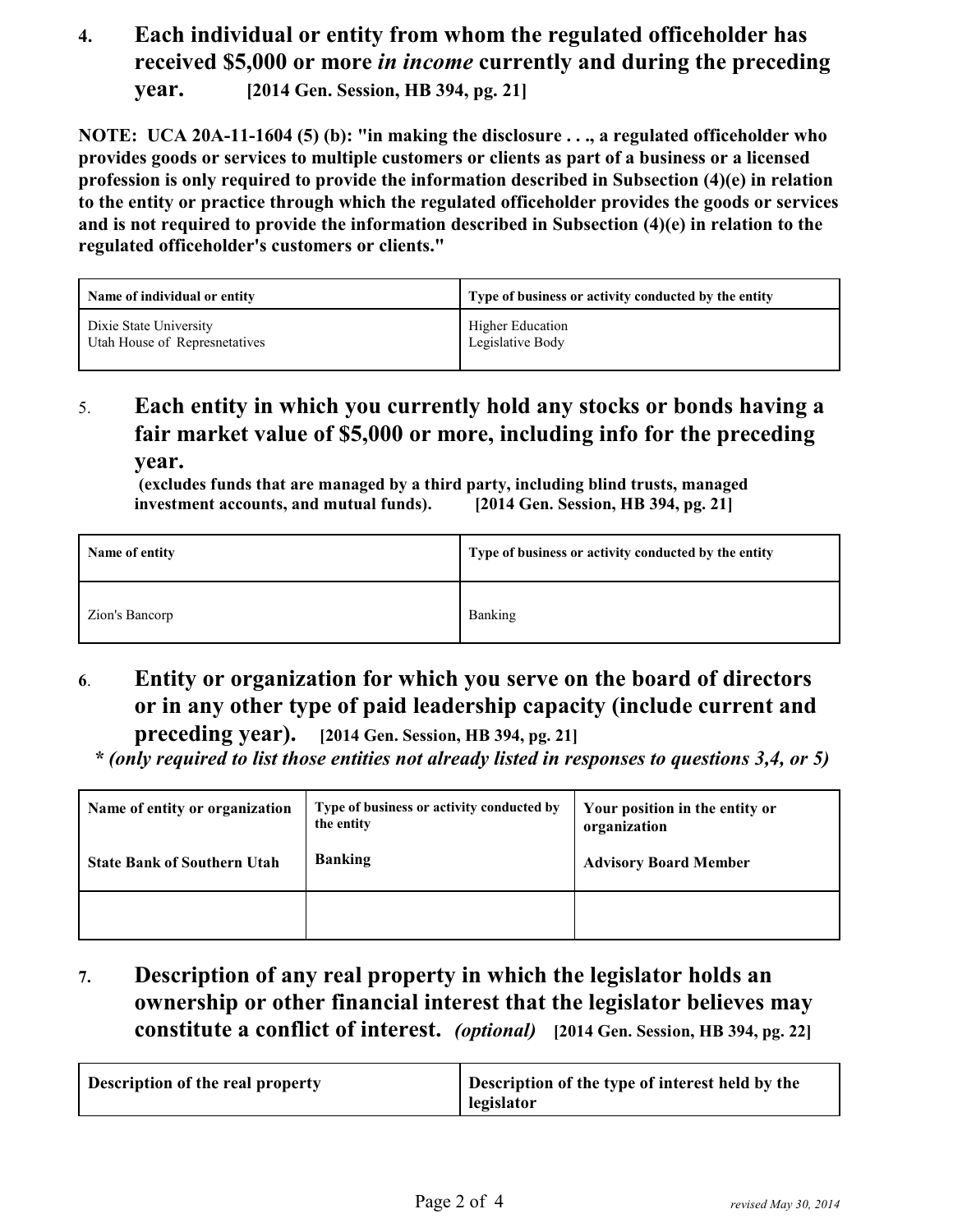**8. Name of spouse and any other adult residing in your household who is not related by blood or marriage. [see 2014 Gen. Session, HB 394; pg. 22]]**

| Name of SPOUSE: |  |
|-----------------|--|
|                 |  |

#### **Jan Last**

**Names of OTHER ADULTS residing in home who are not related by blood or marriage:**

N/A

**9. Employment information for your spouse and any other adult residing in your household that is not related to you by blood or marriage - include current employer and employer(s) during the preceding year. [2014 Gen. Session, HB 394, pgs. 20 and 22]**

| <b>SPOUSE's current employer(s):</b><br><b>Washington Count School District</b>                                      | Address of spouse's current employer(s)<br>130 W Tabernacle<br><b>St. George, UT 84770</b> |
|----------------------------------------------------------------------------------------------------------------------|--------------------------------------------------------------------------------------------|
| SPOUSES's employer(s) in the preceding year:<br><b>Same</b>                                                          | Address of spouse's preceding year<br>emplayer(s)                                          |
|                                                                                                                      |                                                                                            |
| Information for other adults not related by blood<br>or marriage who are living in the same home as<br>officeholder: | Brief description of employment &<br>occupation                                            |
| <b>NAME OF INDIVIDUAL: N/A</b>                                                                                       |                                                                                            |